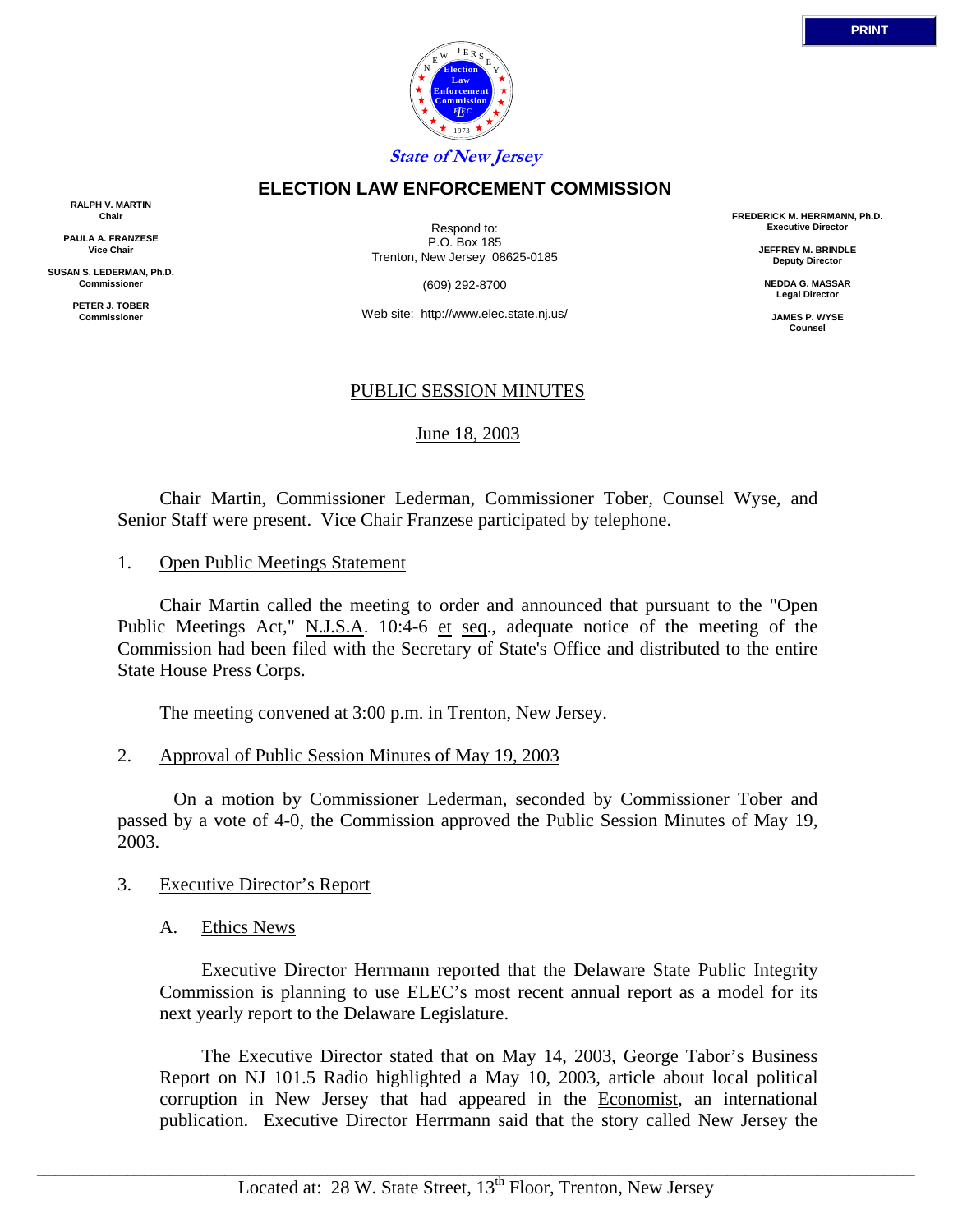# Public Session Minutes June 18, 2003 Page 2

Louisiana of the North. According to Executive Director Herrmann, Tabor argued that the State's reputation for corruption was a disincentive for new business development.

 Executive Director Herrmann added that ELEC has proposed a local government initiative to create a county/municipal/school board campaign contributor database, provide better review of reports, and undertake educational outreach. The Executive Director noted that it may well be that a state expenditure for this purpose could at least partially offset the State's negative ethical image and more than pay for itself if it helps support future economic growth.

 Executive Director Herrmann reported the Center for Public Integrity did a national survey on the effectiveness of state lobbying laws. He said that New Jersey's law ranked  $14<sup>th</sup>$  with a passing score. The Executive Director informed the Commission that ELEC has recommended strengthening the law in a joint report with the Attorney General in 1982, a White Paper in 1990, and numerous annual reports including the one distributed last month. He mentioned that the Commission has suggested:

- Grassroots lobbying coverage,
- Contract lobbying coverage,
- $\bullet$  A benefit passing cap,
- More frequent filing, and
- Higher penalties.

## B. Staff Activities

 According to the Executive Director, he addressed a class from College Leadership New Jersey on ELEC's role in administering and enforcing the Campaign Act. He said that the group was composed of student leaders from various public and private colleges in the State.

 Executive Director Herrmann reported that Director of Compliance and Information Evelyn Ford, Director of Systems Administration Carol Neiman, and their staff once again did an outstanding job of providing campaign finance statistics to the media and the public. The Executive Director advised the Commission that while working over the memorial day weekend on the 11-day preelection reports, the staff compiled statistical data which appeared throughout statewide media. He noted that by the end of the primary, over \$20 million will have been spent. Executive Director Herrmann added that it will be the most expensive primary in New Jersey history with spending four times greater than only a decade ago.

## C. COGEL Update

Executive Director Herrmann informed the Commission that he participated in two COGEL Award Committee meetings by telephone conference on May 21, 2003, and May 28, 2003. He stated that at the first meeting, the committee selected former President Jimmy Carter as the recipient of the 2003 COGEL Award. The Executive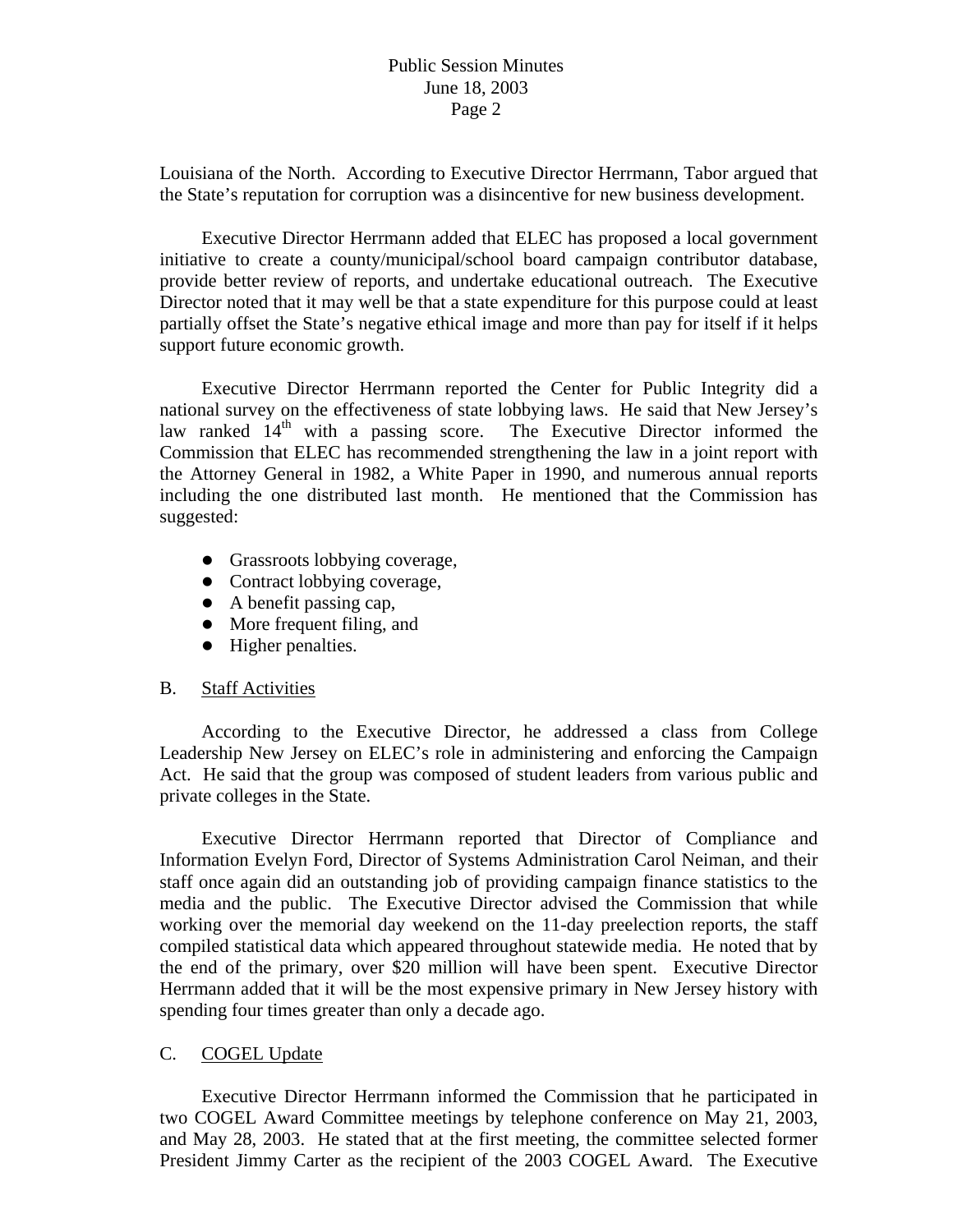# Public Session Minutes June 18, 2003 Page 3

Director mentioned that unfortunately, former President Carter will not be able to be present to receive it at the annual conference but that he suggested that Mrs. Carter be asked to accept it in the former President's place. Executive Director Herrmann added that the committee also decided to give Nicole Gordon, the Executive Director of the New York City Campaign Finance Board, the 2003 COGEL Service Award. Executive Director Herrmann advised the Commission that at the second meeting he proposed, in response to a request from Jeff Garfield, the Executive Director of the Connecticut Election Enforcement Commission, that as a tribute to his Commission's Chair, Al Rogers, who recently passed away, the annual conference be dedicated to the Chair's memory. He also stated that he recommended that the COGEL Award be renamed the Reiche-Hamel Award in honor of Frank P. Reiche and Jean-Marc Hamel. According to Executive Director Herrmann, Reiche was not only ELEC's first Chair and former Chair of the Federal Election Commission, but also the Chair of the committee that formed COGEL a quarter of a century ago. The Executive Director said that in 1983, Mr. Reiche received an award from COGEL, which was the predecessor of the current COGEL Award, "for distinguished service in the cause of good government." He noted that Jean-Marc Hamel was the Chief Electoral Officer of Canada for 24 years and was the only Canadian to serve on the committee that formed COGEL. Executive Director Herrmann told the Commission that he is an officer of the Order of Canada, and in 1985 was the first recipient of the COGEL Award. Executive Director Herrmann suggested that naming the award after these good friends would be not only a way to honor two of North America's most important ethicists but also a way to honor the two countries from whom COGEL draws most of its members. Executive Director Herrmann said that he also suggested that the Awards Committee conduct a study next year to create an award for academic achievement in the field of governmental ethics. He suggested that this award be presented at a special plenary session and accompanied by a scholarly presentation by the winner. According to Executive Director Herrmann, the committee voted unanimously to send all of these ideas to the Steering Committee for final approval. Executive Director Herrmann announced that the COGEL conference will be held in Austin, Texas from September  $21<sup>st</sup>$  to September  $24<sup>th</sup>$ , 2003. He mentioned that any Commissioner who is interested in attending should let him know by the next meeting.

## D. Review of White Paper Number 16

 Deputy Director Brindle went over the findings of the most recent White Paper. Executive Director Herrmann stated that as always, Deputy Director Brindle has done an outstanding job. The Executive Director asked the Commissioners to please get back to Deputy Director Brindle by the next meeting with any comments or suggestions that they might have.

## E. Summer Meeting Schedule

- $\bullet$  July 17, 2003 at 11:00 a.m. in Trenton; and
- August 20, 11:00 a.m. in Trenton. (If Needed)